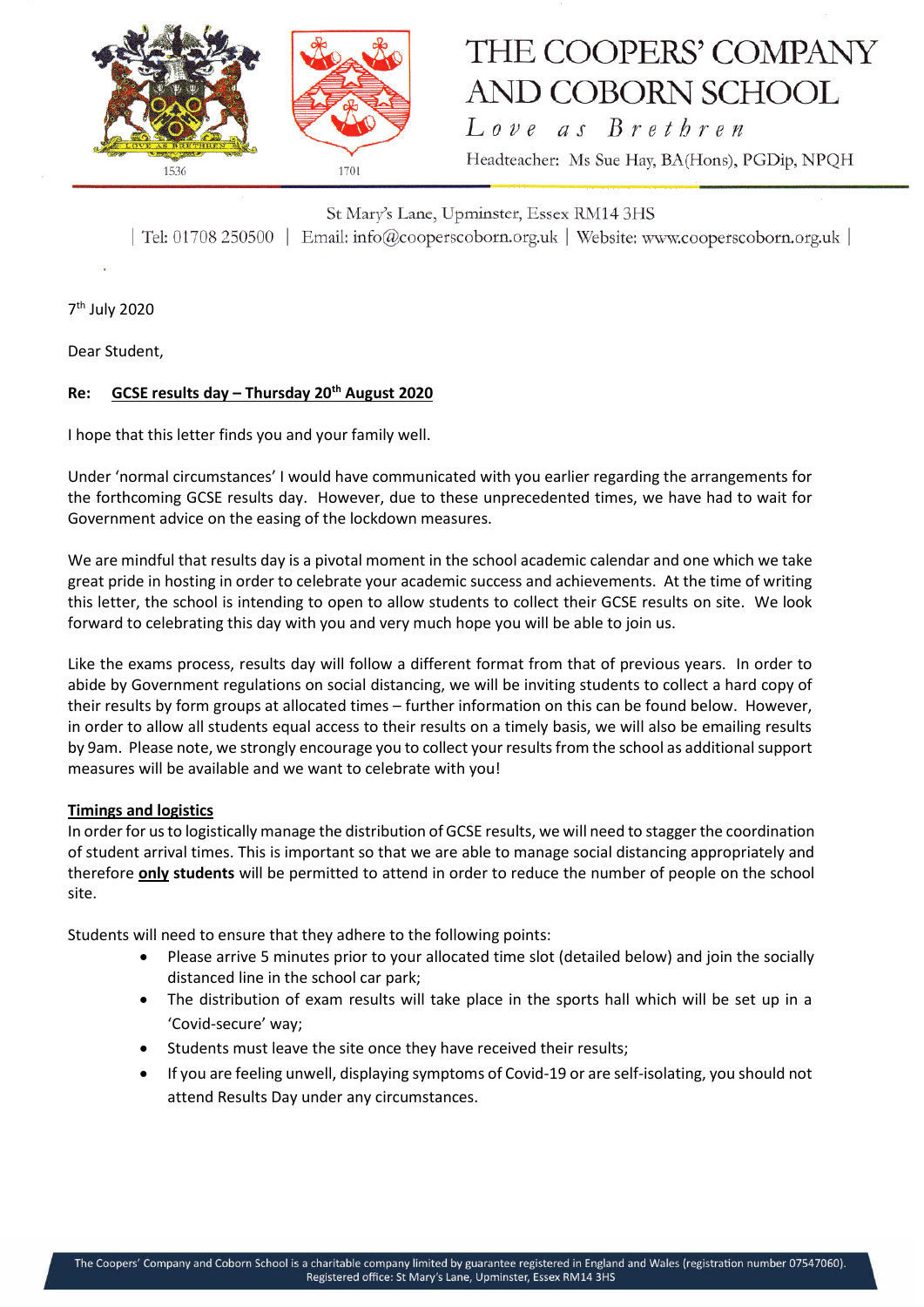| Form | Form Tutor              | Arrival Time * | Leave Site by Time * |
|------|-------------------------|----------------|----------------------|
| 11.1 | Mr Barrington           | 8am            | 8.30am               |
| 11.2 | Mrs George              | 8.30am         | 9.00am               |
| 11.3 | Mrs Wright              | 9.00am         | 9.30am               |
| 11.4 | Mr Sack                 | 9.30am         | 10.00am              |
| 11.5 | Mr Sears                | 10.00am        | 10.30am              |
| 11.6 | Mr O'Brien              | 10.30am        | 11.00am              |
| 11.7 | Mr Reid /Ms. Vickers    | 11.00am        | 11.30am              |
| 11.8 | Mrs Hobart / Mr Kilburn | 11.30am        | 12.00pm              |

**\* We are operating social distancing in school and following the latest Government guidance. Please help us keep the school community safe by observing the instructions given to you and relevant signage whilst on site. When travelling to and from school please observe the social distancing guidance in place from the Government. If you miss your arrival time, you may be asked to wait outside the school gate so that we can manage the numbers of students coming on and off the site at any one time. Arrival will be via the pedestrian gate closest to the pavilion. Departure will be via the visitor entrance gate into the car park.**

I appreciate that Government guidelines may be subject to change between now and Thursday 20<sup>th</sup> August and therefore it would be nonsensical to not have a contingency measure in place should the school be unable to open. Furthermore, the process with enrolling at your desired sixth form establishment may differ from that of previous years. Taking this into consideration, I ask that you complete the "Results Day" google form, which has been emailed to your school email account and found on google classrooms by no later than midday on **Tuesday 14th July 2020**. It is vital that you complete and submit the details requested to enable us to email a copy of your results to you which you will receive by no later than 9am.

Please note, GCSE results will be sent to both your school and personal email addresses. If you do not have a personal email account, you can nominate a representative to receive these on your behalf, but please make this clear when completing the form that you give consent to this. Without this, the electronic submission of your results may be delayed.

### **How your grades will be calculated.**

Following the Government announcement back in March that the summer 2020 exam series had been cancelled, the process upon which the awarding of GCSE grades is very different to that of previous years.

You may have followed Ofqual's consultation and decision on how grades are awarded this summer but to summarise, schools and colleges were asked to consider a range of evidence in order to submit two pieces of information for each subject to the exams boards:

- Centre assessed grade the grade the school believes you were most likely to get if teaching, learning and exams had happened as planned. Please note that these are **NOT** the same as predicted grades;
- Rank within each subject, the rank order of students, by performance, for each grade. Whilst schools and colleges do not routinely work in this way, teachers are highly experienced at making assessment decisions and evidence shows they can rank order their students with a high degree of accuracy.

Following this, exam boards then standardise grades across schools and colleges to make sure that, as far as possible, results are fair and that students are not advantaged or disadvantaged because their schools or colleges are more generous or harsh than others when making those judgements. This means that the final grade you are awarded could be different from the one that the school submitted to the exam boards. To help you understand the process better, please watch the following video – [CLICK HERE](https://www.youtube.com/watch?v=VXuDOrtJY1Q&feature=youtu.be)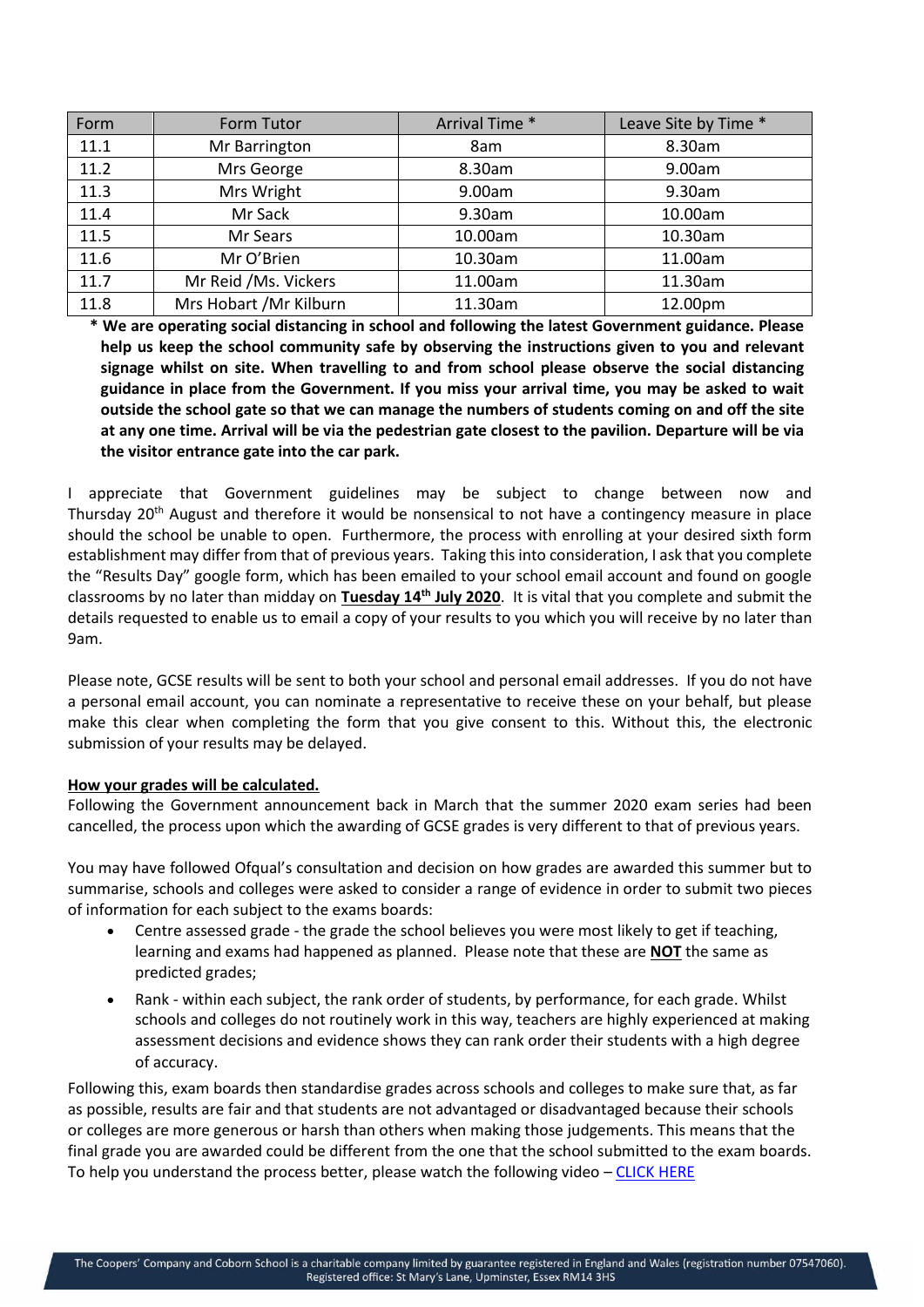Teaching staff at CCCS received clear guidance and instructions on how to complete this process; judgements had to be holistic, based on the range of evidence that was available in each subject area. Please be assured that the wide range of evidence was collated in each subject (including mock data, non-examined assessment and coursework where available) to ensure that each student was fairly graded.

Throughout this process teaching staff went through an extensive period of moderation to ensure that the centre assessed grades submitted to the examining bodies were robust, accurate and honest. The grades were then checked, agreed and signed off by at least two teachers, including the head of department and prior to submission to the exam boards, the Head of Centre (Ms. S. Hay) had to sign off the grades and rank orders.

We submitted our centre assessed grades and rank order to the relevant exam boards in early June. These grades will now be moderated by Ofqual before the final grades are awarded. Schools and colleges will not be part of this moderation process, so any difference between the centre assessed grade and the final grade you will receive on Results Day will be as a consequence of the moderation processes and out of school's control. For further information on the moderation process and on the option of resitting an exam in Autumn 2020 or Summer 2021, please visit:

[https://assets.publishing.service.gov.uk/government/uploads/system/uploads/attachment\\_data/file/8908](https://assets.publishing.service.gov.uk/government/uploads/system/uploads/attachment_data/file/890811/Summer_2020_grades_for_GCSE_AS_A_level_guidance_for_teachers_students_parents_09062020.pdf) [11/Summer\\_2020\\_grades\\_for\\_GCSE\\_AS\\_A\\_level\\_guidance\\_for\\_teachers\\_students\\_parents\\_09062020.pdf](https://assets.publishing.service.gov.uk/government/uploads/system/uploads/attachment_data/file/890811/Summer_2020_grades_for_GCSE_AS_A_level_guidance_for_teachers_students_parents_09062020.pdf)

# **What happens if you are unhappy with your result?**

Upon Ofqual consulting on this summer's arrangements, they considered carefully opportunities for a student to challenge their centre assessment grades and position in their centre's rank order. On balance, Ofqual have decided it would not be in the interests of students or the fairness of the arrangements overall. Any appeal would have to be undertaken by someone better placed than the student's teachers to judge their likely grade if exams had taken place – in the unique circumstances of this summer, Ofqual do not believe there is any such person. In addition, because of the role of the rank order in grading this year, such an appeal would have implications for other students in the cohort: if one student successfully appealed against their position in the rank order, it would have negative implications for other students who would, in turn, need to be given an opportunity to appeal.

Therefore, the school will only be able to appeal the result of a student if:-

- An error was made when submitting a centre assessment grade or rank order information; or similarly,
- If the school believes an exam board made a mistake when calculating, assigning or communicating a grade.

Ofqual and the exam boards have agreed to host an autumn series for any students who wish to re-sit in order to improve their grade/s. Exam boards will offer a full suite of subjects, however please note that grades will be based on performance in the exam papers only and will not include any 'non-examined assessment' (for example practical component in GCSE PE). Dates have yet to be finalised and further details regarding the resit process will be placed on the school website in early September 2020.

### **Joining CCCS sixth form**

In your results envelope, you will also receive a letter notifying you if you have been accepted into the Coopers Coborn sixth form. Should you wish to change any of your subject choices, there will be an opportunity to have a face to face discussion in PE1 with Mrs. Harris (Assistant Headteacher i/c Timetabling and Curriculum Management) on 20<sup>th</sup> August 2020 to discuss what options will be available to you. Mrs. Harris will be available all day.